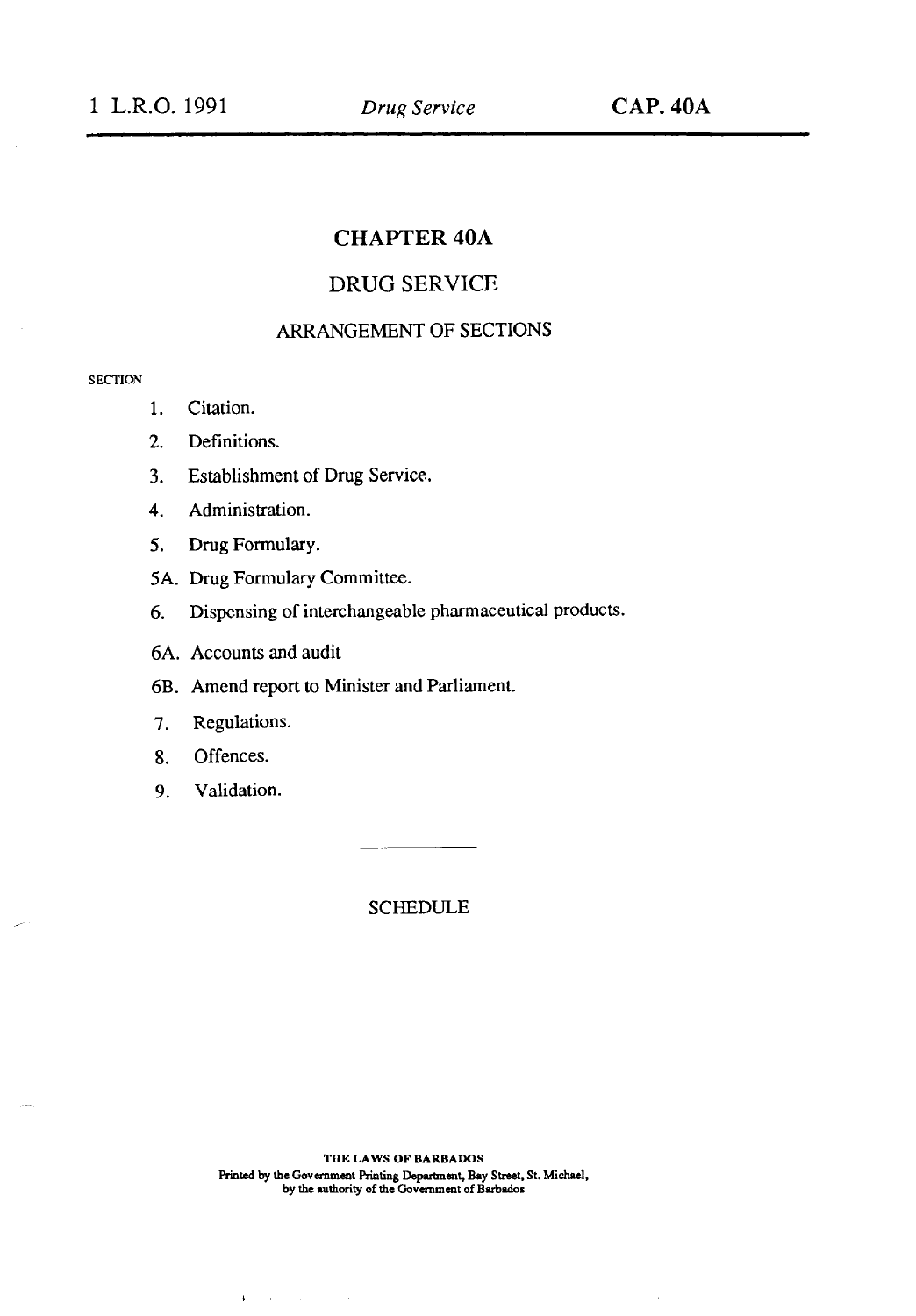$\mathcal{A}^{\mathrm{c}}$  .

 $\mathbf{E}_{\text{max}}$  and  $\mathbf{E}_{\text{max}}$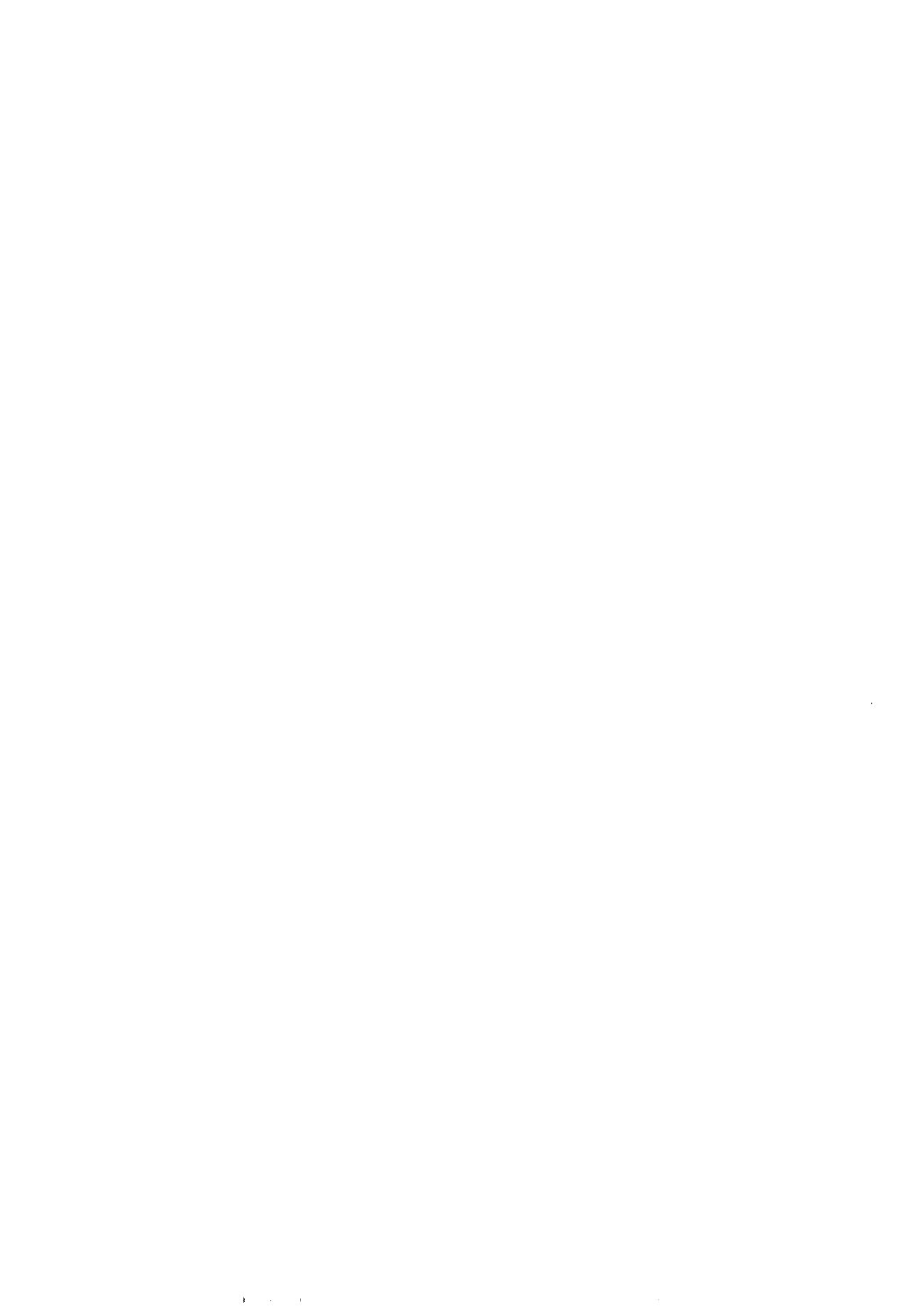$\alpha$  ,  $\beta$  ,  $\alpha$ 

# CHAPTER 40A

# DRUG SERVICE

| An Act to provide for the establishment of a Drug Service for $\frac{1980-58}{1084-22}$<br>Barbados.                                              | 1984-22.<br>$1989 - 1.$               |
|---------------------------------------------------------------------------------------------------------------------------------------------------|---------------------------------------|
| [8th September, 1983] Commence-                                                                                                                   | 1990-16.<br>ment.<br>1983<br>No. 141. |
| <b>1.</b> This Act may be cited as the Drug Service Act.                                                                                          | Citation.                             |
| 2. For the purposes of this Act,                                                                                                                  | Definitions.                          |
| "Accounting Officer" means the Permanent Secretary, Ministry of 1984–22.<br>Health;                                                               |                                       |
| "Committee" means the Drug Formulary Committee established<br>under section 5A;                                                                   | 1990-16.                              |
| "Director" means the Director of the Drug Service referred to in 1984-22.<br>section 4:                                                           | 1981-1.                               |
| "drug" has the meaning assigned to it by regulation 2 of the 1970<br>Health Services (Control of Drugs) Regulations, 1970;                        | No. 212.                              |
| "Formulary" means the Barbados National Drug Formulary<br>prepared under section 5A and as amended or revised from 1990-16.<br>time to time;      |                                       |
| "Drug Service" means the Barbados Drug Service established<br>under section 3;                                                                    |                                       |
| "Drug Service Office" means the Drug Service Office established 1989-1.<br>under section $4(1)$ ;                                                 |                                       |
| "interchangeable pharmaceutical product" means a product listed<br>in the Formulary containing a drug                                             |                                       |
| $(a)$ in the same amounts;                                                                                                                        |                                       |
| $(b)$ of the same active ingredients; and;                                                                                                        |                                       |
| in the same dosage form as directed in the prescription in<br>(c)<br>which the drug product is prescribed                                         |                                       |
| "person" in relation to negotiations and contracts, includes a<br>partnership and an institution;                                                 |                                       |
| THE LAWS OF BARBADOS<br>Printed by the Government Printing Department, Bay Street, St. Michael,<br>by the authority of the Government of Barbados |                                       |

 $\mathbf{y} = \mathbf{y} \in \mathbb{R}^{d \times d}$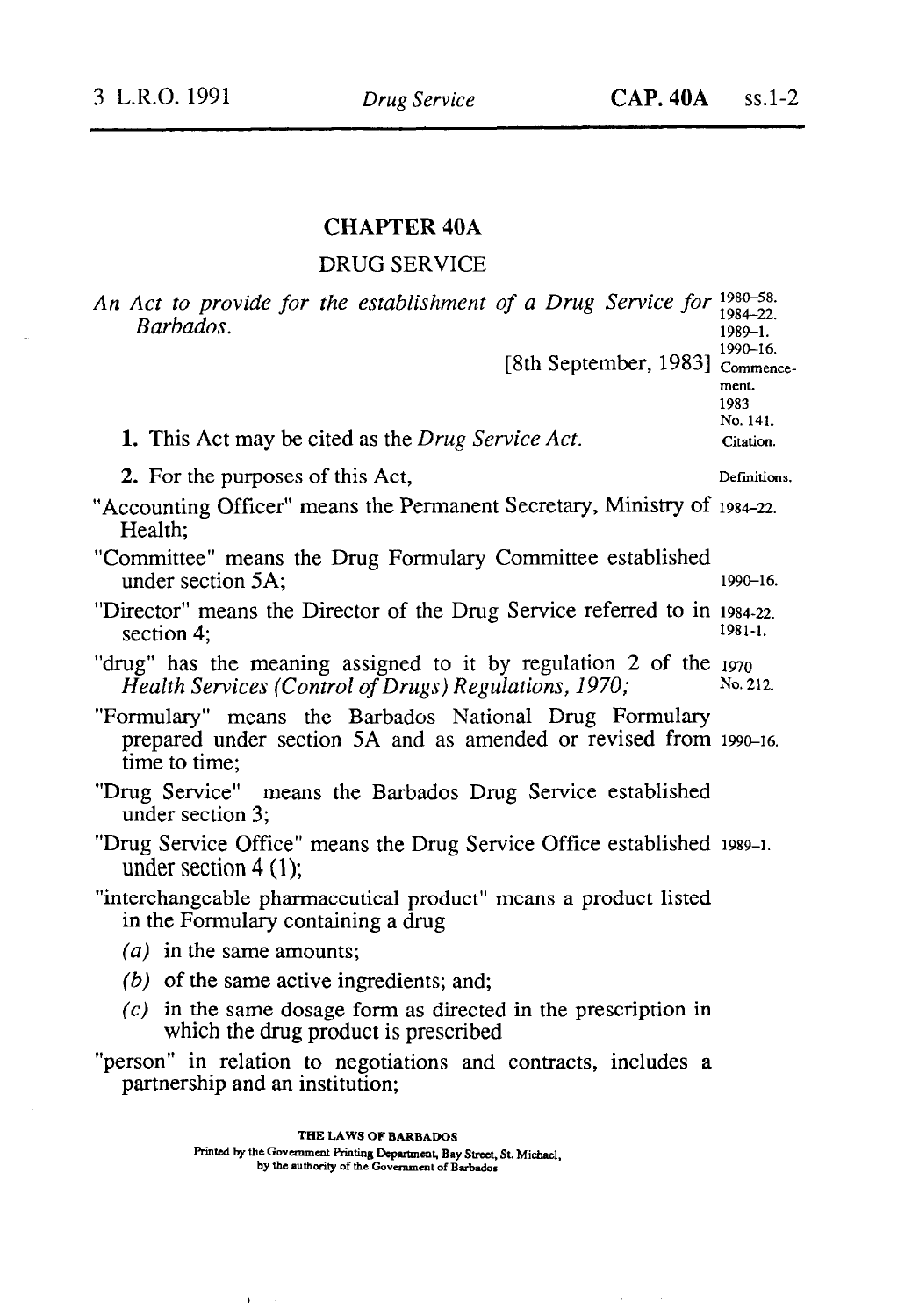- "related item" includes any chemical, material, apparatus, container or other item for use in connection with the presenting, dispensing, conveyance or administration of a drug and extends to "drug";
- "wholesaler" means a person carrying on the business of storing drugs and redistributing drugs to institutions and to persons other than consumers and includes a commission agent.

3. There is established in Barbados a drug service to be known as the Barbados Drug Service.

4. (1) For the purposes of administering the Drug Service there is established an office to be known as the Drug Service Office with Staff comprising

- *(a)* a Director of the Drug Service who is a public officer, and
- *(b)* such other public officers as are necessary for the efficient administration of the Drug Service.

(2) The functions of the Director are to administer and direct the affairs of the Drug Service generally and in particular

- (a) to keep and maintain an accurate record of the receipt and issue of drugs and other property kept in stock for the purpose of the Drug Service;
- *(b)* to oversee the storing and distribution of drugs and related items;
- $(c)$  to ensure that, in so far as is practicable, an adequate stock of drugs is at all times available for the purposes of the Drug Service at a reasonable price; and
- (*d*) to perform such functions as the Accounting Officer may require;

(3) The Director may, with the approval of the Minister enter into arrangements or contracts with persons in Barbados and persons abroad for the providing of drugs and related items .and services required for the purposes of the Drug Service.

**Drug Formulary. 1989-I. 1990-16.** 

 $\mathbf{r}$ 

 $\lambda$ 

5. (1) The Minister shall cause a formulary, to be known as the Barbados National Drug Formulary, to be prepared.

(2) The Formulary referred to in subsection (l), shall comprise drugs and items related thereto for use in the Drug Service with or

**Service. Administration. 1984-22. 1989-1.** 

**Establishment of Drug**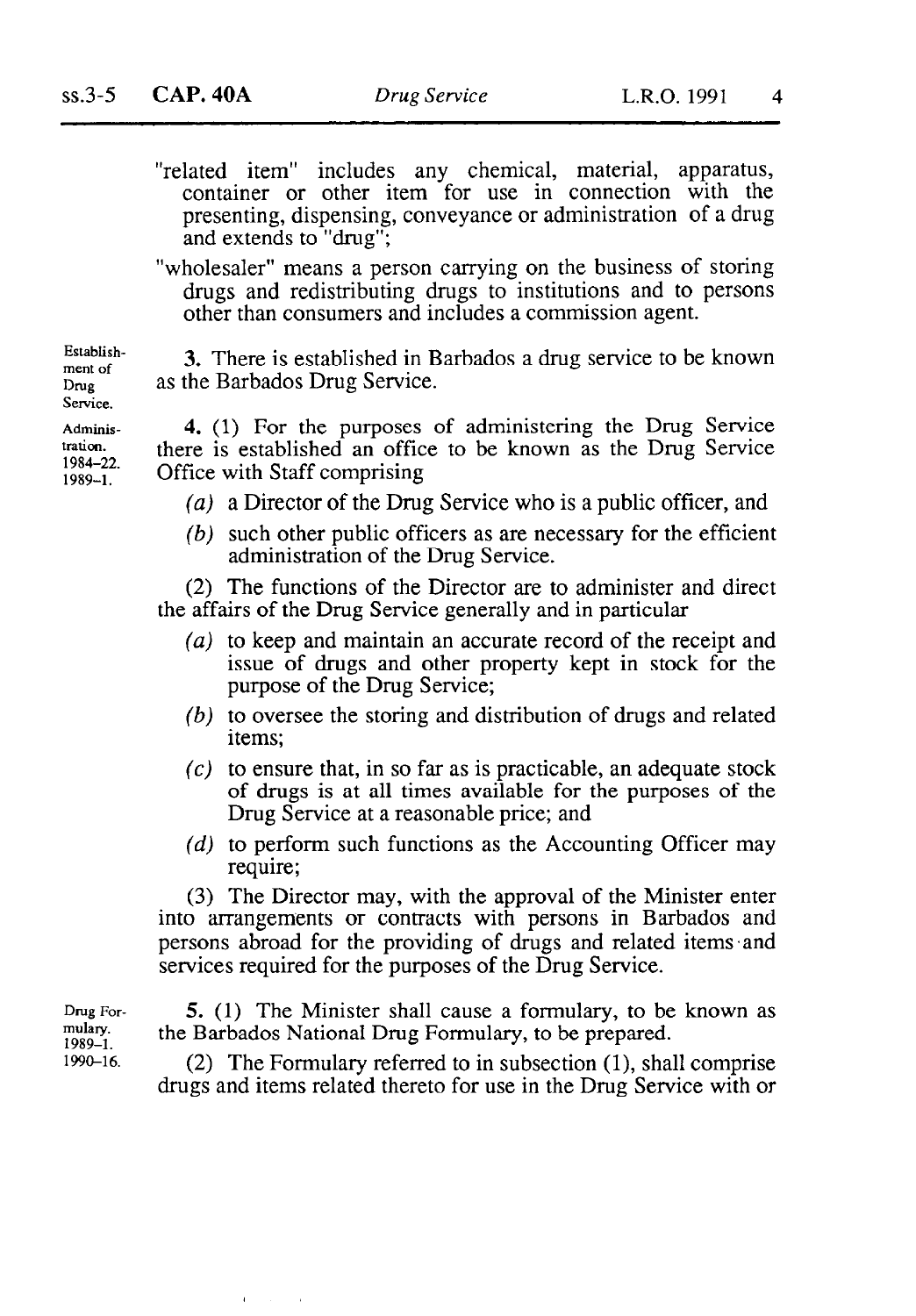without interchangeable products of each drug or related item listed in the Formulary.

(3) The Minister shall, by order, approve the Formulary.

5A. (1) The Minister shall appoint a Committee to be known Drug Foras the Drug Formulary Committee, and shall consult that mulary Committee. Committee in respect of the preparation of the Formulary. **Committend** 1990–16.

(2) The Minister shall, in consultation with the Committee, review the Formulary at least once annually for the purpose of determining whether amendments to the Formulary are required or whether a new Formulary should be prepared.

(3) The *Schedule* has effect in relation to the constitution of schedule. the Committee and otherwise in relation thereto.

6. (1) Unless the person prescribing a drug otherwise **mspens**specifically directs, a pharmacist dispensing a drug or drug ing of product, may select and dispense an interchangeable changeselect and dispense an pharmaceutical product of lesser cost than the one prescribed. **able phar-**

**macxwical** 

(2) No liability attaches to a pharmacist or a person  $_{\text{products}}^{ \text{mavelength}}$ prescribing a drug by reason only of the fact that the pharmacist has dispensed an interchangeable pharmaceutical product.

6A. (1) The Accounts of the Drug Service are to be audited at Accounts of the Auditor-General and audited at **Accounts** least once in each year by the Auditor-General.

(2) The Auditor-General shall, at least once in each year, report to the Minister the result of the audit carried out under subsection (1).

6B. (1) Without limiting or affecting the operation of section **Amend**  6A, the Director and the Accounting Officer shall, within 3 report months after the 31st March in every year, submit to the Minister <sup>to Minister</sup> and Parliaa report of the operations of the Drug Service during the preceding **ment.**  year.

(2) The Minister shall, as soon as practicable after receiving a copy of the report referred to in subsection (l), lay a copy thereof in Parliament.

7. The Minister may make regulations respecting **Regulation** 

 $\mathcal{A}$  and  $\mathcal{A}$  are  $\mathcal{A}$  . In the  $\mathcal{A}$ 

 $\pmb{\ast}$ 

**1984-22. 1989-1.** 

 $\mathcal{L}_{\mathbf{Q}}$  , and the  $\mathcal{L}_{\mathbf{Q}}$ 

**THE LAWS OF BARBADOS**  Printed by the Government Printing Department, Bay Street, St. Michael, **by the anhority of the Government of Barbados** 

**1989-1.**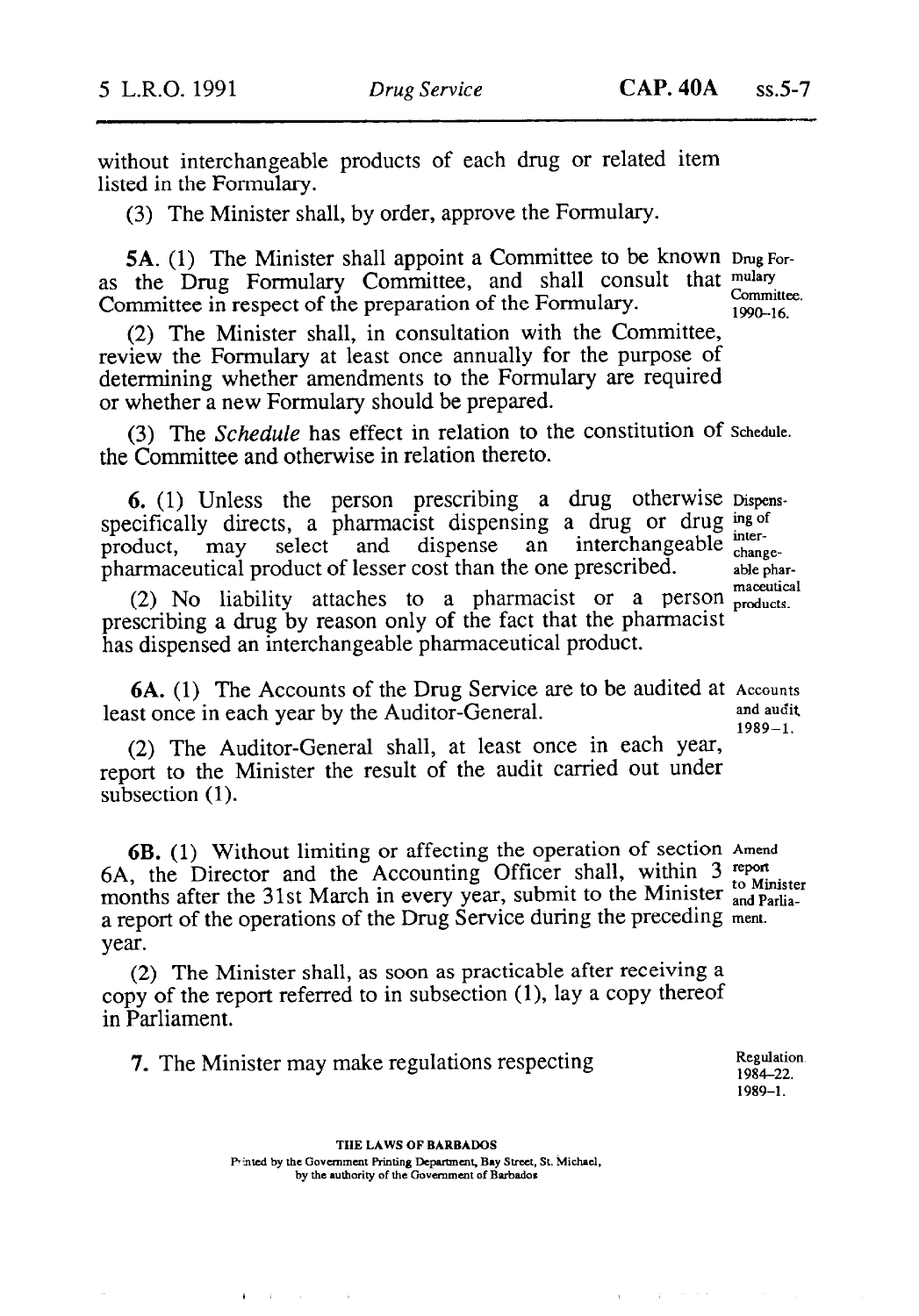- (a) the establishment of a service for the purpose of providing assistance in the procurement of drugs by such categories of persons as the Minister determines and for the performing of such acts as may be necessary for assisting those persons in the securing of the drugs;
- (b) arrangements for the acquiring, packaging, storing and distribution of drugs and related items;
- $(c)$  the entering into negotiations and agreements with manufacturers, importers, wholesalers, agents, pharmacists, pharmacies, hospitals and other persons for the purposes of paragraph  $(a)$ ;
- $(d)$  the publishing and distributing of the Drug Formulary
- (e) the approval of drugs and related items for the purposes of the Drug Service; and
- $(f)$ establishment of committees or any other matter that is necessary for the effective administration of the Drug Service.

Offences.

8. (1) Any person who

- (a) maliciously commits an act that is likely to have an adverse effect on the operation of the Drug Service;
- *(b)* unlawfully removes any drug, related item or document from the stock kept for the purposes of the Drug Service;
- (c) conceals, destroys or attempts to conceal or destroy any record relating to the operation of the Drug Service; or
- *(d)* contravenes any of the regulations

is guilty of an offence and is liable on summary conviction to a fine of \$2 000 or to imprisonment for a term of 12 months or both.

(2). Any person who by the offer of any gratuity, bribe or other inducement attempts to procure a contract for himself or for another person for the supply of drugs or related items for use in the Drug Service, is guilty of an offence and is liable on summary conviction to a fine of \$5 000 or imprisonment for a term of 2 years or both.